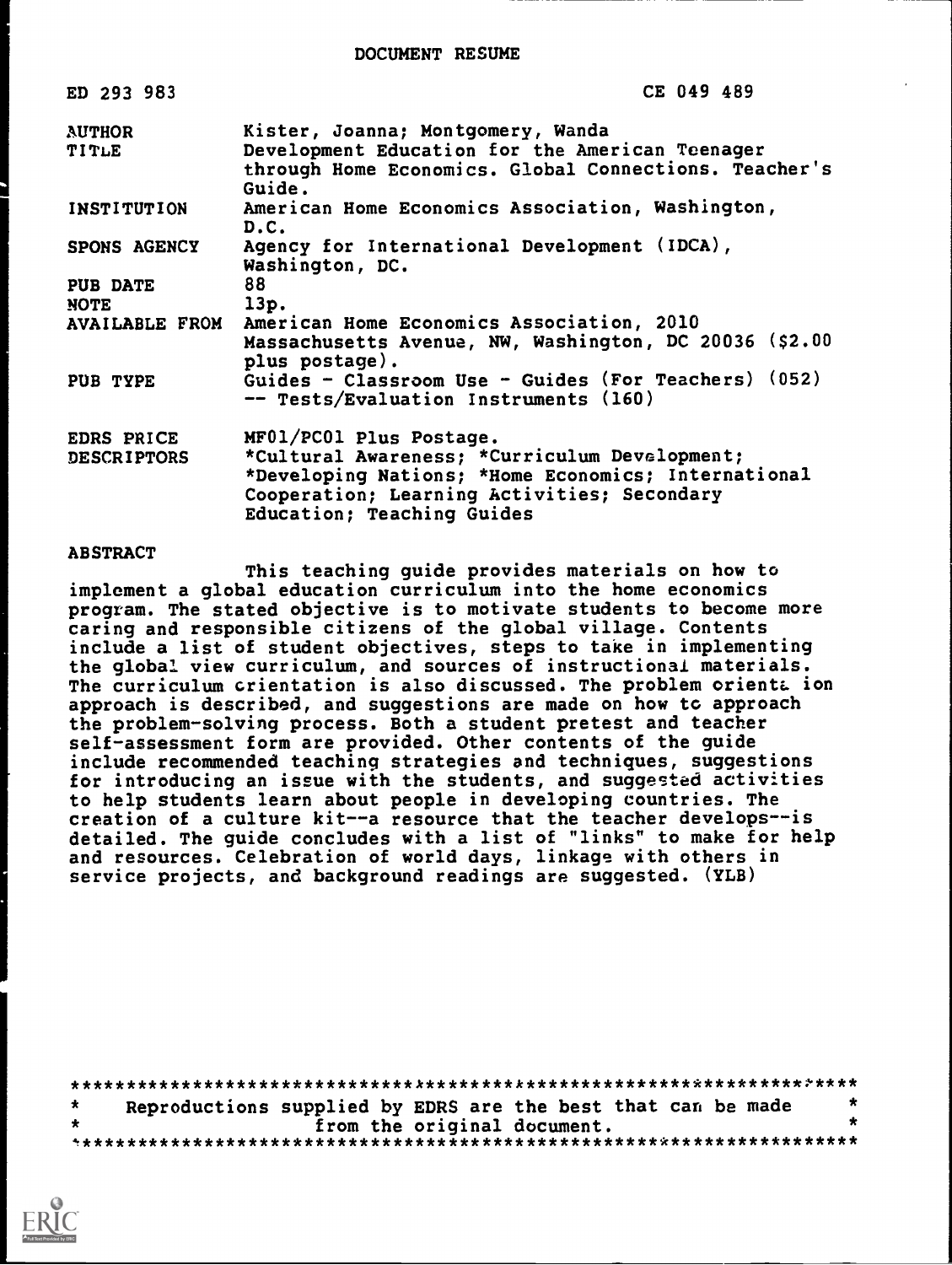# **SEACHER'S HOME ECONOMICS**

U S DEPARTMENT OF EDUCATION Office of Educational Research and Improvement EDUCATIONAL RESOURCES INFORMATION

0293983

 $\boldsymbol{\omega}$ 

- Inis document has been reproduced as<br>received from the person or organization originating it
- D. Minor changes have been made to improve<br>reproduction quality
- Pointsof view or opinions stated in this docu<br>ment do inot inecessarily represent lofficial<br>OERI position or policy

"PERMISSION TO REPRODUCE THIS MATERIAL HAS BEEN GRANTED BY american Home Economics Cisson Research Unit

G. G Vaugh

TO THE EDUCATIONAL RESOURCES **INFORMATION CENTER (ERIC)** 

# GLOBA CONNECTIONS

If young people are to bring compassion and understanding to the future they will share with millions more people than are now  $\epsilon$  en living,' it is critical that they recognize the world's interdependency, the similarities and interrelatedness of problems faced by American families and families of developing nations. Today's high school students will be leaders, decisionnakers, and shapers of tomorrow's world.

Three-fourths of the world's nations today are still developing. Though many have long-and often-proud pasts, they face harsh economic realities of a new age. This body of nations, almost another world by sharp contrast with the more industrialized countries, is called the Third World. Yet, the earth is one world and all its peoples have a stake in the Third World's future.

**GLOBAL CONNECTIONS is a Home Economics curriculum for building links** between American teens and peoples of these developing countries -- for a safer, better world.



At the present growth rate, the world population which reached 5 billion in 1987 will gouble by 2025

 $\boldsymbol{2}$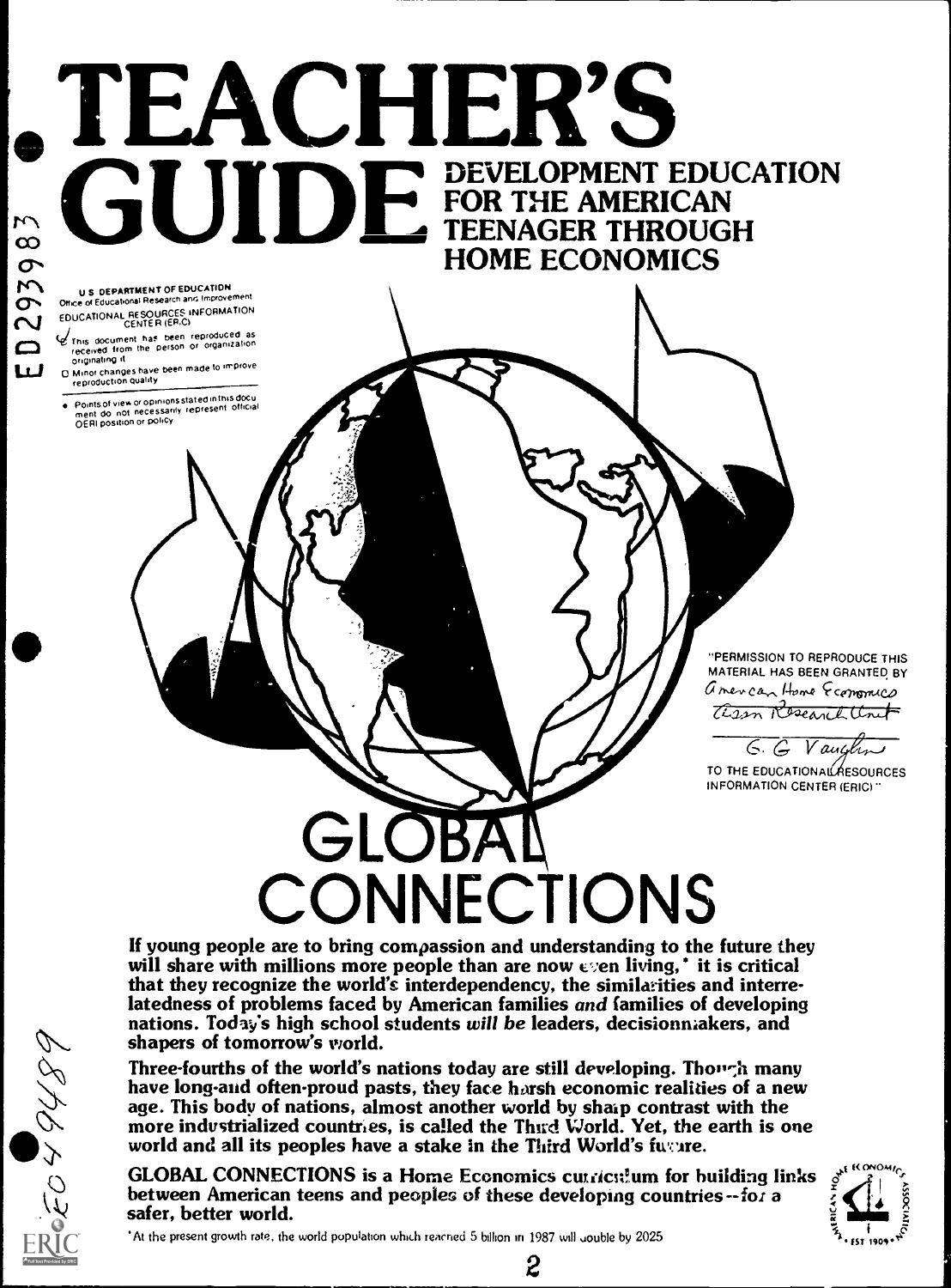

# $\mathbf{L}$

#### **Acknowledgements**

Global Connections is a project of The American Home Economics Association (AHEA), partially funded by the Development Education Program of the U.S. Agency for International Development (AID)

The instructional materials prepared for the Global Connections project follow the recommendations made by a National Advisory Committee This 20-member com-<br>mittee was composed of eight AHEA section or committee representatives of related home economics organizations, and four individuals from other organizations with global or development education interests

A resource team composed of home economists with experience in less developed countries and home economics teachers with international interest prepared the first curriculum modules These materials were<br>field-tested, adapted, and further developed by a group of 24 teachers who attended a Global Connections training workshop at lowa State University (Ames) in 1986

A draft of the publication was shared with state leaders at a workshop at the University<br>of Texas in Austin in 1987 Additions and revisions have been made in accord with these recommendations. The assistance of these individuals and that of Shelagh Lane project administrative assistant are gratefully acknowledged

#### Authors: Joanna Kister, Ph.D.. Executive D'rector Division of

Vocational and Career Education Ohio Department of Education

Wanda Montgomery. Ph.D., Project Manager, Global Connections. Research Unit American Home Economics Association

Editor: Millie Riley, Washington DC

1988 Global Connections. Research Unit. American Home Economics Associa tion Permission is granted to home econo mists for multiple copy duplication for educational activities

#### Price: Teacher's Guide, \$2.00 plus postage and handling.

For information on other Global Connections resource materials American Home Economics Association, 2010 Massachusetts Avenue N W Washington DC 20036<br>202-862-8300

**Charts) figures** on pp.  $4$ . S. and  $9$ , used with permosion, are reproduced from, the pulscation, solid Food Day Conceptuation reproduced by the Chart World Service Unit Because Charts (Service Unit Because Charts) the

**Photos:** Aga Khan Foundation Projects in Health, Kenya<br>pp. 7 and 10. Global Connections workshop, pp. 11 and 12.

#### **Introduction**

#### **What Does Development Education Mean?**

Development education is learning that creates an international perspective. Development education begins with a recognition of global interdependence and the continuing need for justice and<br>equity in the world  $1$  Development education accepts these as basic tenets

- Poverty in a world of plenty is  $\bullet$ unnecessary and unacceptable.
- The world has the resources and the human capability to eliminate poverty
- America's well-being is dependent on global well-being
- Individuals can make a difference even where basic societal changes are needed
- People must be empowered to bring about their own change.

Words of U.S. Congressman Benjamin A. Gilman offer the challenge<sup>.</sup> "In an age of increasing interdependence. global hunger and poverty has become an issue of critical importance to the U.S. It is imperative that the American public recognizes better how conditions in less developed nations affect our nation.

The goal of the Global Connections curriculum is to motivate students to become more caring and responsible citizens of the global village as a result of their involvement in Global Connections.<sup>2</sup>

#### **Students Will Grow** In Understanding

- Knowledge
	- -Becoming aware of and comprehending conditions of poverty and hunger in families of the Third World
	- $-$ Developing an understanding of the life of families in developing countries.
	- Recognizing the reality of global interdependence of families and the link between local and global problems
- **Values and Attitudes** 
	- -Appreciating and respecting diversity in traditions, customs, skills, and behefs of families and individuals of all cultures.
- -Grasping the concept of people empowerment as the tool of progress
- -Developing a sense of personal responsibility for families and problems in developing countries
- -Advancing the principle of global interdependence.
- Action
	- -Addressing short- and long-terinproblems of families in developing countries through vanied means such as collaboration with groups committed to a self-help that empowers people. awareness, activities, service projects, and public policy influence/action.

#### **Bringing a Global View Into Your Home Economics Program**

#### **Steps To Take**

- 1 Assess the status of the global education curriculum in your school
- Determine the appropriate role of development education in your Home Economics curriculum.
- 3. Select content and methodology. Content themes could include
	- Population and food needs.
	- Interdependence of teenagers and their families with others.
	- Resource utilization to meet needs of all individuals and families
	- Family customs and traditionsthe strengths, stability, and differences.
	- Lifestules and contrasts

Methodology might include

- Integrating material into regular teaching units
- Teaching development education as separate modules
- Recognizing special activities/ events such as World Food Day.
- Choose instructional resources. Global Connections project publications will include

#### **County/Area Profiles**

Each guide contains maps to locate the area or continent where selected countries are located and includes some demographic and historical information and short case studies about families/individuals Discussion guidelines. a list

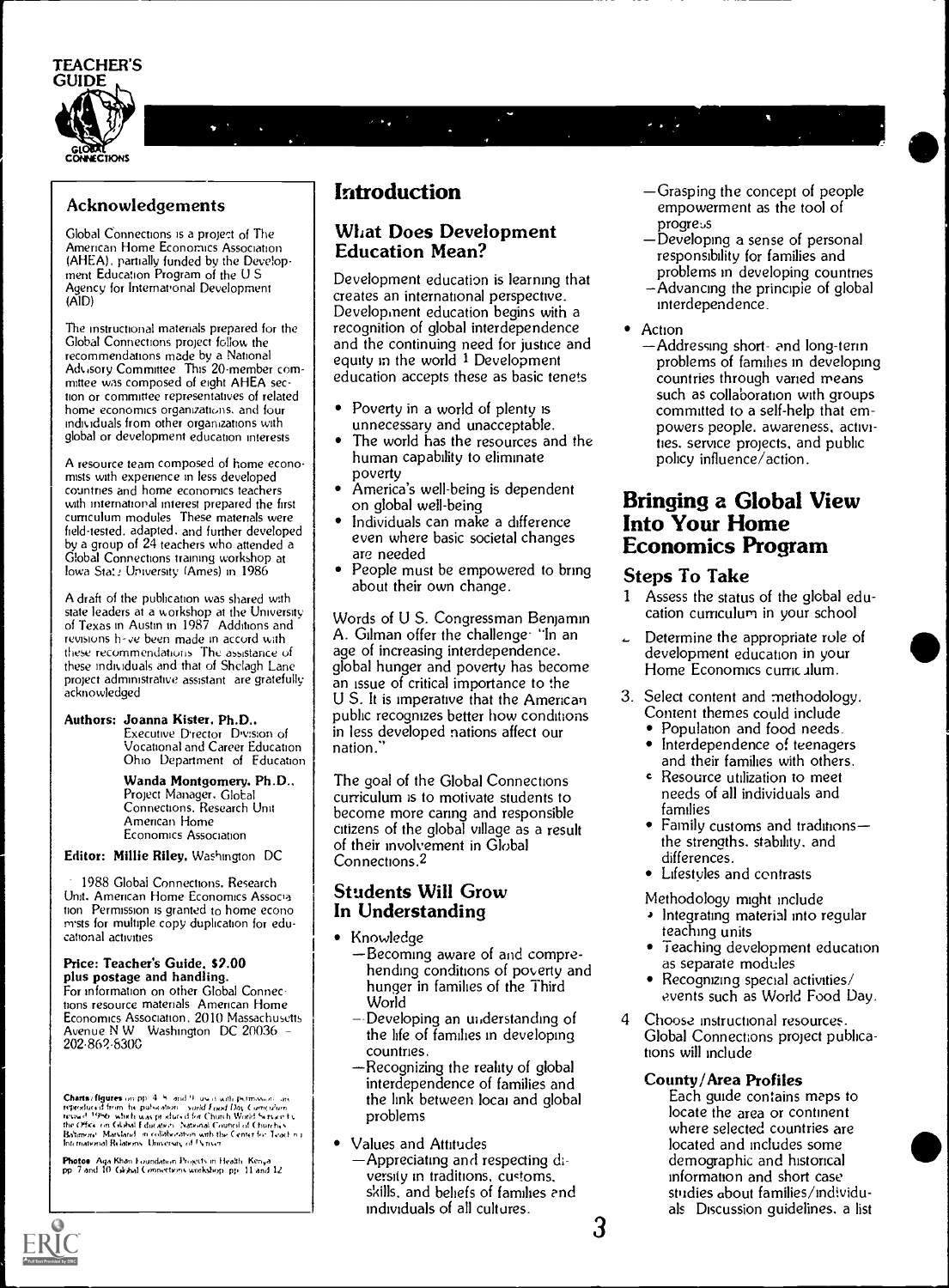

of additional resources, and brief descriptions of selected holidays and family customs complete each profile There are guides for:

- AFRICA area-Botswana. Nigeria. Kenya
- **ASIA** area-Thailand. India. Philippines
- CARIBBEAN area-Jamaica. St Lucia
- LATIN AMERICA area-Peru. Ecuador. Honduras
- MIDDLE EAST area-Egypt and Turkey.

#### Slides

Sets of 20 slides with written and/or taped commentary will depict family I'o, education, clothing. food production. children's activities, and other social aspects of life in the developing world. Some slide sets are in production new

### Topic Modules/ Lesson Plans

Modules and/or lesson plans focusing on various subject areas of Home Economics will be available. Each lesson has been tested by one or more home economics teachers These list objectives. concepts to be learned, and include appropriate strategies for teaching. Two or three strategies are detailed and sources of additional ones listed. Modules/ lesson plans are available in the following subject matter areas

- Foods and Nutrition
- $\bullet$ Resource Management
- Housing
- $\bullet$ Parenting
- Work and the Family.

#### Sources To Tap

Development and global education instructional materials have been prepared by a number of organizations in recent years These are available free of charge or at a minimal cost. Some of the agencies that you may wish to contact are listed below:

American Association for World Health

 $2001$  S Street N W Suite  $530$ Washington. DC 20009 202 265 0286

#### Brigham Young University David M. Kennedy Center Publications Services 28() FIRCB Provo UT 84602 801 378-6328

Canadian International Development Agency Public Affairs Branch 20(` Promenade du Portage Hull. Quebec KIA 0G4 819 997-6100

Catholic Relief Services 1011 First Avenue New York NY 10022 212 838-4700

Church World Service Office on Global Education 115 North Charles Street Baltimore. MD 21218 301.727-6106

Church World Service Film Library P 0 Box 968 Elkhart. IN 46515 219-264-3102

Global Perspectives in Education 218 East 18th Street New York NY 10003 212-475-0850

National Committee for World<br>Food Day **Committee for World**<br>**• Motivates students and pro-**Food Day 1001 22nd Street N W Washington DC 20437 202-653-2402

OEF International 1815 H Street N W 10th Floor Washington DC 20006 202 466-3430

Population Reference Bureau. Inc. 777 14th Suite 800 Washington DC 200(15 202 639 8040

Save the Children P O Box 950 Westport CT 06881 203 226 7271

Seeds 222 Last Lake Drive Decatur GA 30030 404-378 3566

'UNICEF- U S Committee 331 East 38th Street New York NY 10016 212 686-5:522

**UNIFEM** (formerly Voluntary Fund for the UN Decade for Women) 304 East 45th Street Ilth Floor New York, NY 10017<br>212-906 6400

4

UNIPUB Box 433 Murray Hill Station New York. NY 10016

#### World Bank

Publications Office 1E18 H Street N W Washington. DC 20433 202 477-1234

Slides. films. filmstrips videocassettes available for loan or purchase

#### Curriculum Orientation

Home Economics education helps families solve perennial problems-nurturing human development: feeding. clothing. and housing the family: managing resources: and coordinating work and family.

Perennial problems are those faced by families across cultures. over time. Practical problems irvolve questions of value judgment regarding what is best to do in a particular context.

#### Why the Problem Orientation Was Chosen

The perennial/practical problem orientation was selected for the Global Connections curriculum because this approach:

motes personal involvement. Students become more engaged when the class begins with a question such as. "Should we be concerned about people in developing countries?" rather than when a teacher simply presents five reasons why students should be concerned.

Prepares students for the infor- mation age. Information about developing countries changes rapidly. Students need critical and creative thinking and value reasoning skills in order to solve future problems

Recognizes the complexity of the problems of families in developing countries.

Changes attitudes and values. "Unfortunately facts alone rarely change our attitudes or values." says Jim Jarvis in his writing for Church World Service "When facts conflict with our values, we have a tendency to ignore. forget. reject them, or simply turn off the speaker." Jarvis calls the required first step in global education as one of dealing with attitudes and values-developing activities that cause learners to stop and think about their positions. "Once thinking." he says. "they are more open to new Ideas and information."3

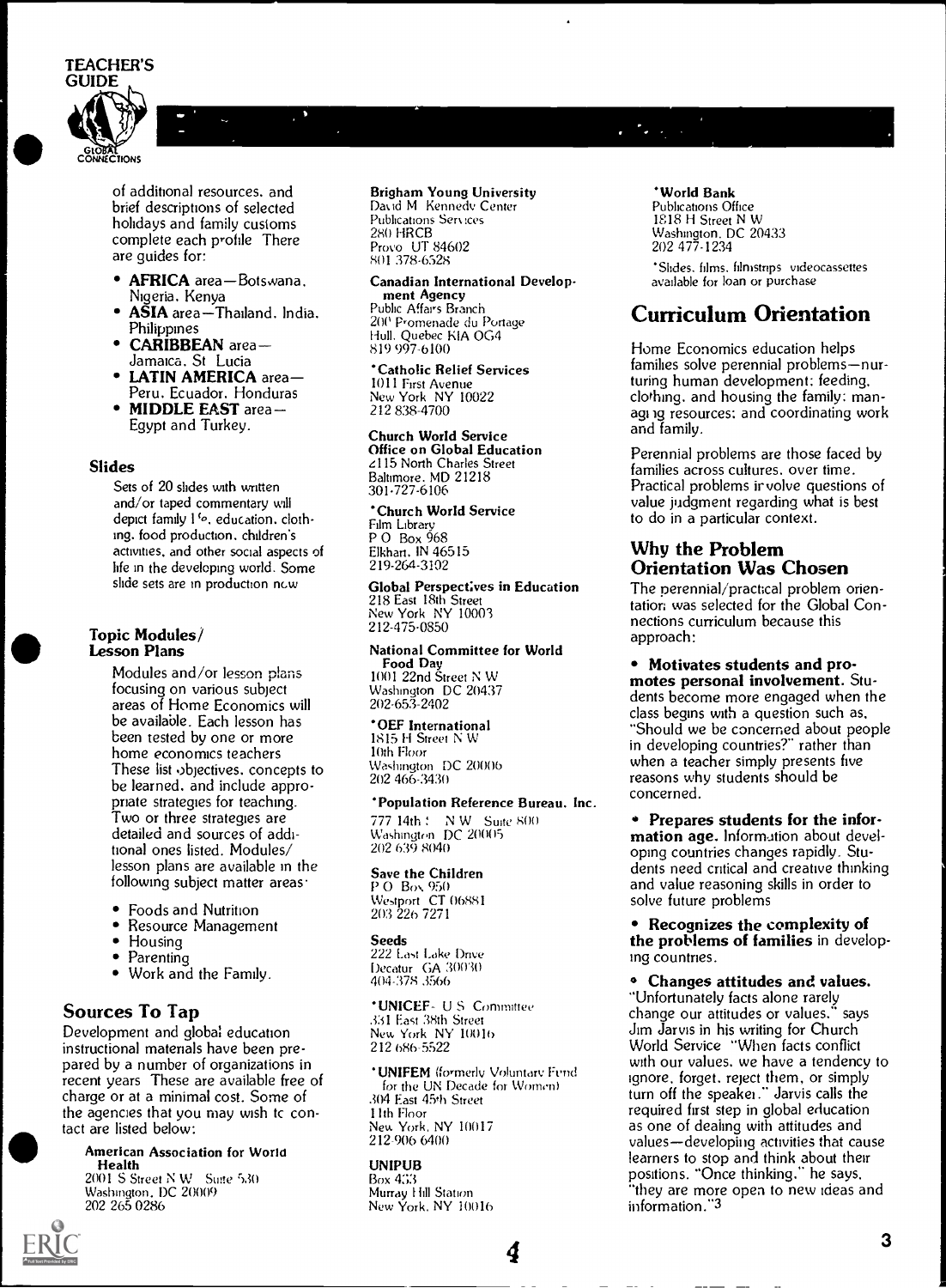

• Recognizes long-term significant issues. Issues such as hunger and poverty can be addressed rather than unrelated pieces of information

• Considers valued ends. The problems of developing countries are value questions—"What should be<br>done?" issues

• Provides a proactive stance. Students can become advoc res for change rather than accepting existing conditions of poor housing and health poverty, and hunger in the world

#### **Teaching Models**

To address practical and perennial problems faced by families in developing countries, students need to develop problem-solving skills. The teaching model on the following page is designed to help students develop these skills 4

Resources and strategies from the leaf lets. slides. lesson plans and other resources may be incorporated into the teaching model Probing questions encourage students to think critically

#### How To Approach the **Problem-Solving Process**

- Identify and clarify the problem  $\mathbf{f}$  $\overline{2}$ Search out and gather adequate information
- 3 Evaluate the reliability of the information
- 4 Formulate goals or valued ends and rank their importance in making decisions
- $5<sup>1</sup>$ Interpret the contextual factors of the problem
- Make a decision 6
- 7 Justify the decision based on decision tests (i.e. Is it morally and ethically defensible<sup>2</sup>)
	- Universal consequences i.e. What if everyone did it? - Role reversal
	- i.e. What if I or someone else wele in that situation?
	- -Otner cases
	- Le What if we were in new situations<sup>2</sup>
- 8 Develop skills necessary for action. Encourage use of skills in a real situation
- $\mathbf Q$ Reflect on the action as imple mented and actual consequences

Many students respond to the audiovisuals and information by observing how fortunate they are to live in America. This is the teachable moment. Ask probing questions to help students realize the need to go

beyond, to take action, to raise community awareness of the problem, to plan activities and projects that help people in developing countries, and to understand the processes of public policy formation.



DESI COPY AVAILABLE

## 5

World Map of Rich and Poor Nations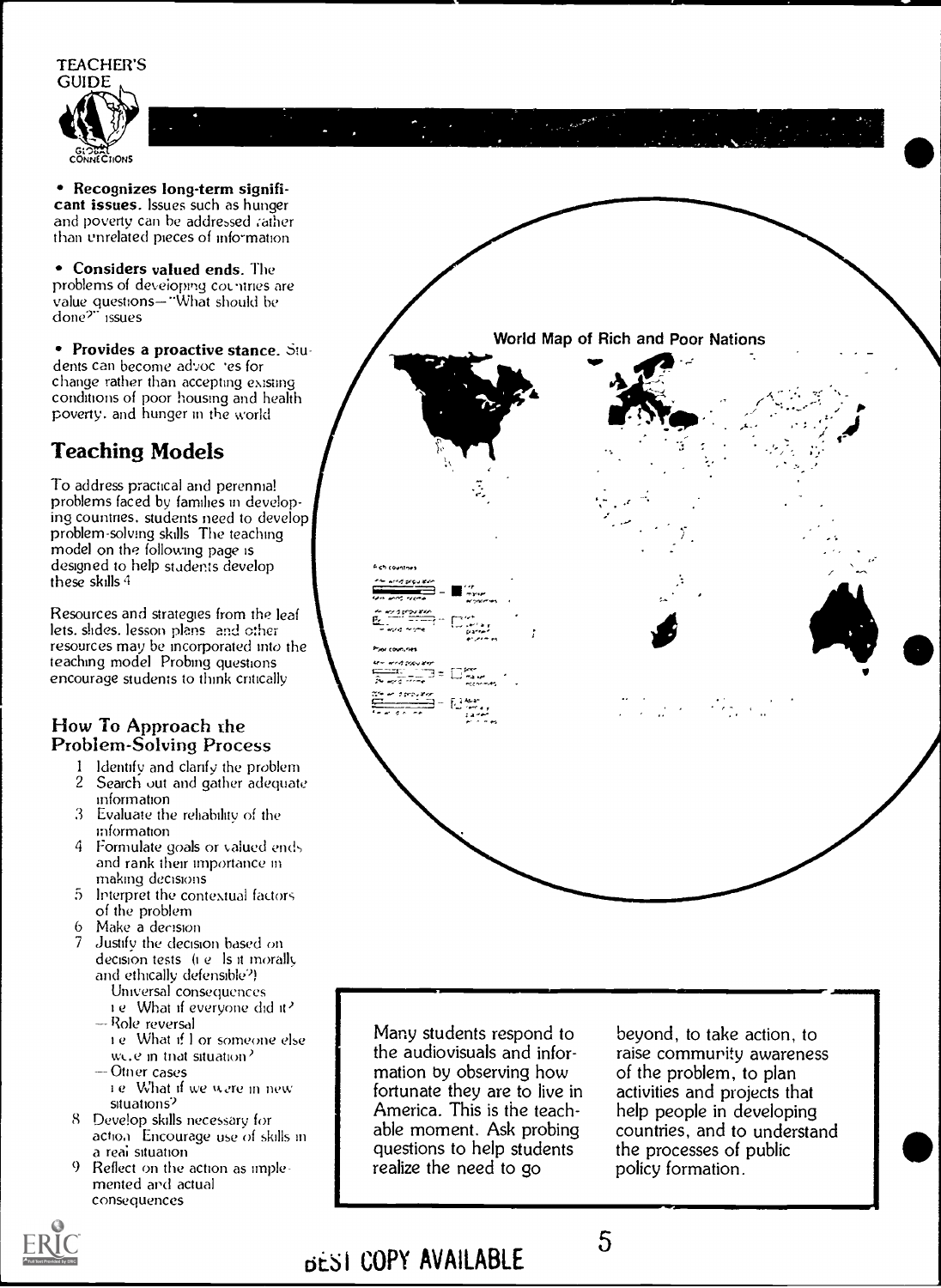#### **STUDENT** PREST Global Connecvions Curriculum

Part I: Attitudes What do you think<sup>2</sup> Rate the amount of agreement or disagreement you have with each of the following statements Use the scale below and indicate your choice on the blank provided **Strongly** Agree  $\begin{array}{ccc} 1 & 2 \end{array}$ <sup>1</sup> 2 3 4 **Strongly** Disagree

5 6 1 The United States is the wealthiest count y in the world 2 The U.S. has the highest indard of living in the world 3 The U S :s a developing country  $4$  The U S is the most generous country in the world when it comes to giving development assistance 5 U S citizens spend several times as much money on alcoholic beverages as the U S government spends on official development assistance  $6$  There is  $\epsilon$  lot we can learn from Third World countries 7 The food I eat is not really related to hunger in the developing countries of the world 8 People are hungry because there just isn't enough food to go around 9 Most Americans have an accurate idea of how Africans live 10 If poor nations would adopt the U S economic and political systems of capitalism and democracy. they would develop more rapidly  $\equiv$  1 The U S government should give more food aid to needy countries  $12$  If poor nations would select a socialist economic and political system as adopted by China. they would develop more rapidly 13 People don't have enough to eat because they are unwilling to work 14 The proviem of world hunger is mostly a problem of foreign count ies and it will have little effect on my life as a U S citizen 15 The problem of world hunger is my problem since the future of my life is tied to the lives of all other peoples on earth Part II: Factual Knowledge Classroom Use  $\begin{array}{c} \begin{array}{ccc} \bullet & \bullet & \bullet \\ \bullet & \bullet & \end{array} \end{array}$ 1. percent of the world's population lives in developing countries<br>han  $10\%$ a less than  $10\%$  b b c about 50% d c about 50% d about 75% e about  $90\frac{3}{6}$ 2 How much of the world's population lives in the United States<sup>2</sup><br>a 3% a 3% b 6% c  $9\%$  d  $12\%$ e 1D% 3 The United States has **percent of the world's resources**<br>a about  $15\%$ <br>b about  $25\%$ a about  $15\%$  b about  $25\%$ <br>c about  $30\%$  d about  $50\%$ c about 30% d about 50% e about 65% 4 Which three continents contain the majority of developing countries<sup>2</sup><br>a Asia b North America a Asia b Nonh America c Africa d Latin America e Australia f Europe 5 Which program item receives the biggest "chunk" of the U S budget?<br>a foreign aid b military foreign aid<br>
welfare programs<br>
d education c welfare programs deducation defined a different operation of the state of the state of the different control of the state of the state of the state of the state of the state of the state of the state of the state of the government operation 6 What percent of the U.S. Gross National Product (GNP) goes to foreign assistance?<br>a about  $25\%$  b about  $15\%$ d about 25% b about 15%<br>c about 10% d about 5% d about 5% under 1% 7 U S aid to developing countries as a percent of the GNP is a more than that of any other developed country<br>by more than most developed countries more than most developed countries about the same as other developed countries d less than many other developed countries 8 In 1958, a Central African earned enough money from selling the U S 200 lbs of cotton to buy four blankets How many blankets could he she buy today fur the money earned from selling the same amount of cotton?  $d$  12 a 1 h 4 c 8 The average protein  $\neg$  take of each person in the U.S. is about 96 grams per day. In It, dia it is a shout the same b 1-2 as much a about the same  $\begin{array}{ccc} \text{a} & \text{b} & \text{1} & \text{2} & \text{a} & \text{much} \\ \text{c} & \text{3} & \text{4} & \text{a} & \text{much} \\ \end{array}$  $\ddot{d}$  1 3 as much

10 The population of the world is approximately 5 billion (5.000) million). How many people suffer from insufficient protein energy supply?<br>a 50 million a 50 million b 100 million<br>c 200 million d 460 million

- 
- 
- 

6

- 
- $c = 200$  million e 900 million
- 
- developed countries<br>a  $\frac{1}{2}$  b  $\frac{1}{2}$  as much

d less than many other

Copy This Page for

Make as many photocopies of this pretest as needed to use with your students Answers for Part II are given below A bar graph mignt be created to illustrate students' attitudes 'feelings on statements in Part I This can be an opener to a discussion and more sharing of feelings or concerns

10 d 460 million

Answers to Part Ii

 $\overline{3}$  c about  $30\%$ <br>4 Asia, Africa, I.

<sup>1</sup> d about 75% 2 b 6%

4 Asia. Africa. Latin Amenca 5 b military 6 e under 1%

5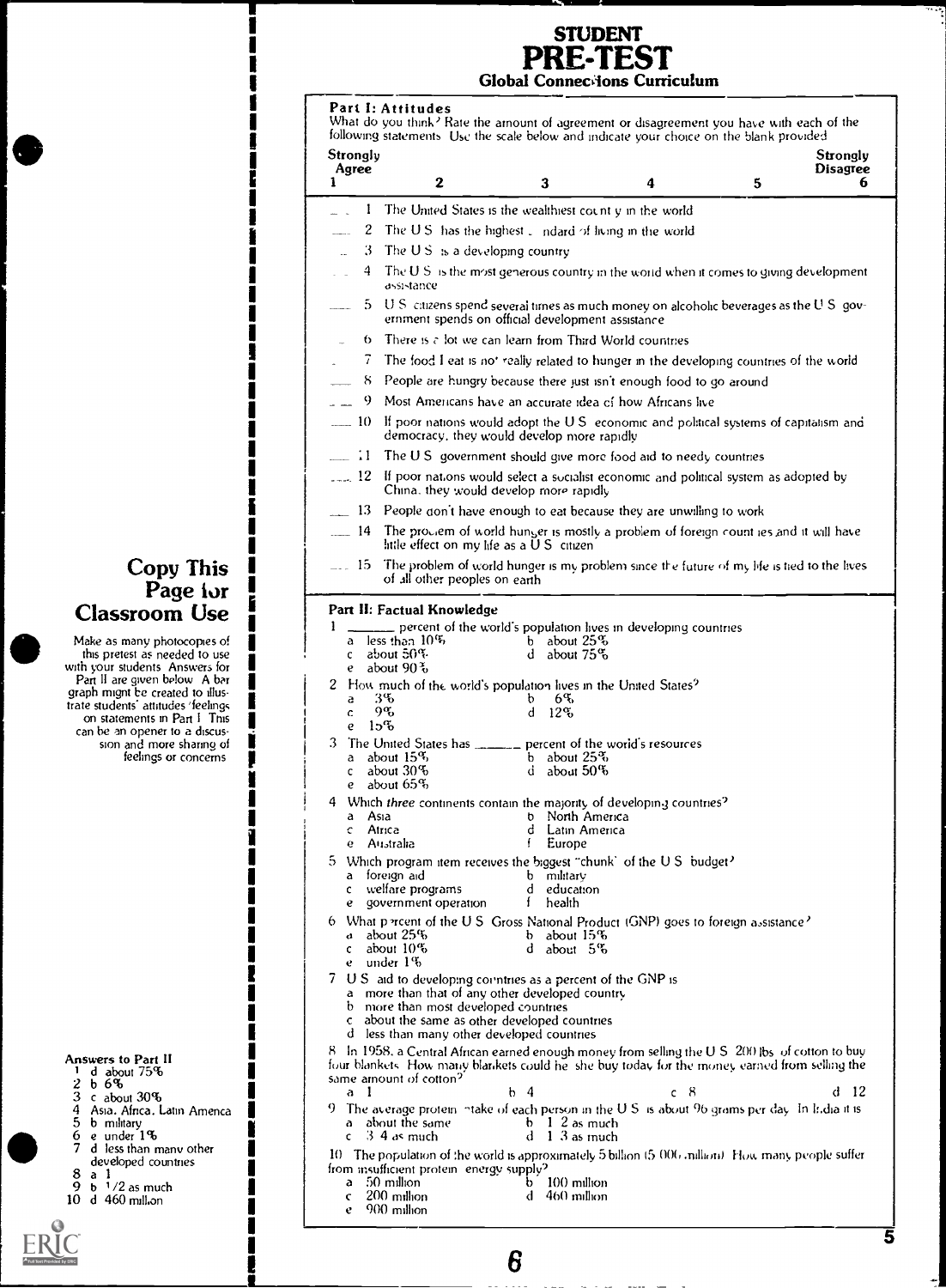# STUDENT<br>PRE-TEST<br>Global Connections Curriculum

ŕ.

| Strongly           | following statements. Use the scale below and indicate your choice on the blank provided                                                                                                                                    |                                                   |          |   | Strongly             |
|--------------------|-----------------------------------------------------------------------------------------------------------------------------------------------------------------------------------------------------------------------------|---------------------------------------------------|----------|---|----------------------|
| Agree<br>1         | 2                                                                                                                                                                                                                           | 3                                                 | 4        | 5 | <b>Disagree</b><br>6 |
| 1.                 | The United States is the wealthiest count y in the world                                                                                                                                                                    |                                                   |          |   |                      |
| 2                  | The U.S. has the highest $\Box$ indeed of living in the world                                                                                                                                                               |                                                   |          |   |                      |
| $\cdot$<br>i.      | The $US$ is a developing country                                                                                                                                                                                            |                                                   |          |   |                      |
| 4                  | The U.S. is the most generous country in the world when it comes to giving development.<br>assistance                                                                                                                       |                                                   |          |   |                      |
| 5.                 | U.S. citizens spend several times as much money on alcoholic beverages as the U.S. gov-<br>ernment spends on official development assistance                                                                                |                                                   |          |   |                      |
| 6.                 | There is $\tau$ fot we can learn from Third World countries                                                                                                                                                                 |                                                   |          |   |                      |
| 7.                 | The food I eat is not really related to hunger in the developing countries of the world                                                                                                                                     |                                                   |          |   |                      |
| 8<br>$\sim$        | People are hungry because there just isn't enough food to go around                                                                                                                                                         |                                                   |          |   |                      |
| 9<br>$\sim$        | Most Americans have an accurate idea of how Africans live                                                                                                                                                                   |                                                   |          |   |                      |
| $-10$              | If poor nations would adopt the U.S. economic and political systems of capitalism and<br>democracy, they would develop more rapidly                                                                                         |                                                   |          |   |                      |
| $=$ $\cdot$ 1      | The U.S. government should give more food aid to needy countries                                                                                                                                                            |                                                   |          |   |                      |
| $\equiv$ 12        | If poor nations would select a socialist economic and political system as adopted by<br>China, they would develop more rapidly                                                                                              |                                                   |          |   |                      |
| $-13$              | People don't have enough to eat because they are unwilling to work                                                                                                                                                          |                                                   |          |   |                      |
| -14                | The proclem of world hunger is mostly a problem of foreign count ies and it will have<br>little effect on my life as a $\overline{U}$ S citizen                                                                             |                                                   |          |   |                      |
| $-15$              | The problem of world hunger is my problem since the future of my life is tied to the lives<br>of all other peoples on earth                                                                                                 |                                                   |          |   |                      |
|                    | Part II: Factual Knowledge                                                                                                                                                                                                  |                                                   |          |   |                      |
| 1                  | percent of the world's population lives in developing countries<br>a less than $10\%$                                                                                                                                       | b about $25\%$                                    |          |   |                      |
| $\mathbf{C}$       | about 50%                                                                                                                                                                                                                   | $d$ about $75\%$                                  |          |   |                      |
| e                  | about 90 %                                                                                                                                                                                                                  |                                                   |          |   |                      |
| a                  | 2 How much of the world's population lives in the United States?<br>3%                                                                                                                                                      | 6%<br>b.                                          |          |   |                      |
| c.                 | 9%                                                                                                                                                                                                                          | $12\%$<br>d.                                      |          |   |                      |
| e                  | $15\%$<br>3 The United States has _______ percent of the world's resources                                                                                                                                                  |                                                   |          |   |                      |
|                    | a about 15%                                                                                                                                                                                                                 | b about $25\%$                                    |          |   |                      |
| $\mathbf{c}$       | about $30\%$<br>e about $65\%$                                                                                                                                                                                              | about $50\%$<br>d                                 |          |   |                      |
|                    | 4 Which three continents contain the majority of developing countries?                                                                                                                                                      |                                                   |          |   |                      |
| а<br>Asia          |                                                                                                                                                                                                                             | v<br>- North America                              |          |   |                      |
| c<br>e             | Atrica<br>Australia                                                                                                                                                                                                         | d<br>Latin America<br>f<br>Europe                 |          |   |                      |
| 5.                 | Which program item receives the biggest "chunk" of the U.S. budget?                                                                                                                                                         |                                                   |          |   |                      |
| a<br>c.            | foreign aid<br>welfare programs                                                                                                                                                                                             | b<br>military<br>d<br>education                   |          |   |                      |
| e                  | government operation                                                                                                                                                                                                        | f<br>health                                       |          |   |                      |
| 6                  | What percent of the U.S. Gross National Product (GNP) goes to foreign assistance?                                                                                                                                           |                                                   |          |   |                      |
| đ.<br>$\mathbf{C}$ | about 25%<br>about $10\%$                                                                                                                                                                                                   | about 15%<br>b.<br>d.<br>about 5%                 |          |   |                      |
| e.                 | under 1%                                                                                                                                                                                                                    |                                                   |          |   |                      |
| 7                  | U.S. and to developing countries as a percent of the GNP is                                                                                                                                                                 |                                                   |          |   |                      |
|                    | a more than that of any other developed country<br>b - more than most developed countries                                                                                                                                   |                                                   |          |   |                      |
|                    | about the same as other developed countries                                                                                                                                                                                 |                                                   |          |   |                      |
| $\mathbf{c}$       |                                                                                                                                                                                                                             |                                                   |          |   |                      |
|                    | d less than many other developed countries                                                                                                                                                                                  |                                                   |          |   |                      |
|                    | 8 In 1958, a Central African earned enough money from selling the U.S. 200 lbs. of cotton to buy<br>four blankets. How many blankets could he she buy today for the money earned from selling the<br>same amount of cotton? |                                                   |          |   |                      |
| a<br>-1            |                                                                                                                                                                                                                             | b 4                                               | -8<br>C. |   | -12<br>đ             |
| a.<br>Ċ            | 9. The average protein intake of each person in the U.S. is about 96 grams per day. In India it is<br>about the same<br>$3\,4$ as much                                                                                      | $b \quad 1 \quad 2$ as much<br>$1.3$ as much<br>đ |          |   |                      |
|                    | 10 The population of the world is approximately 5 billion (5,000) million). How many people suffer                                                                                                                          |                                                   |          |   |                      |
| a                  | from insufficient protein energy supply?<br>50 milion                                                                                                                                                                       | $100 \text{ million}$<br>b                        |          |   |                      |
| c<br>₽             | 200 milion<br>900 million                                                                                                                                                                                                   | đ<br>460 million                                  |          |   |                      |

#### `his for Use

I

I I

í

I

I

|<br>|<br>|<br>|

j ľ

I

I I

L

ľ I I

I I I I

pies of<br>to use<br>ers for<br>A ber<br>o illuseelings<br>1. This discus-<br>ring of<br>icerns

menca

her

г Г

I Ĩ I

 $ERIC$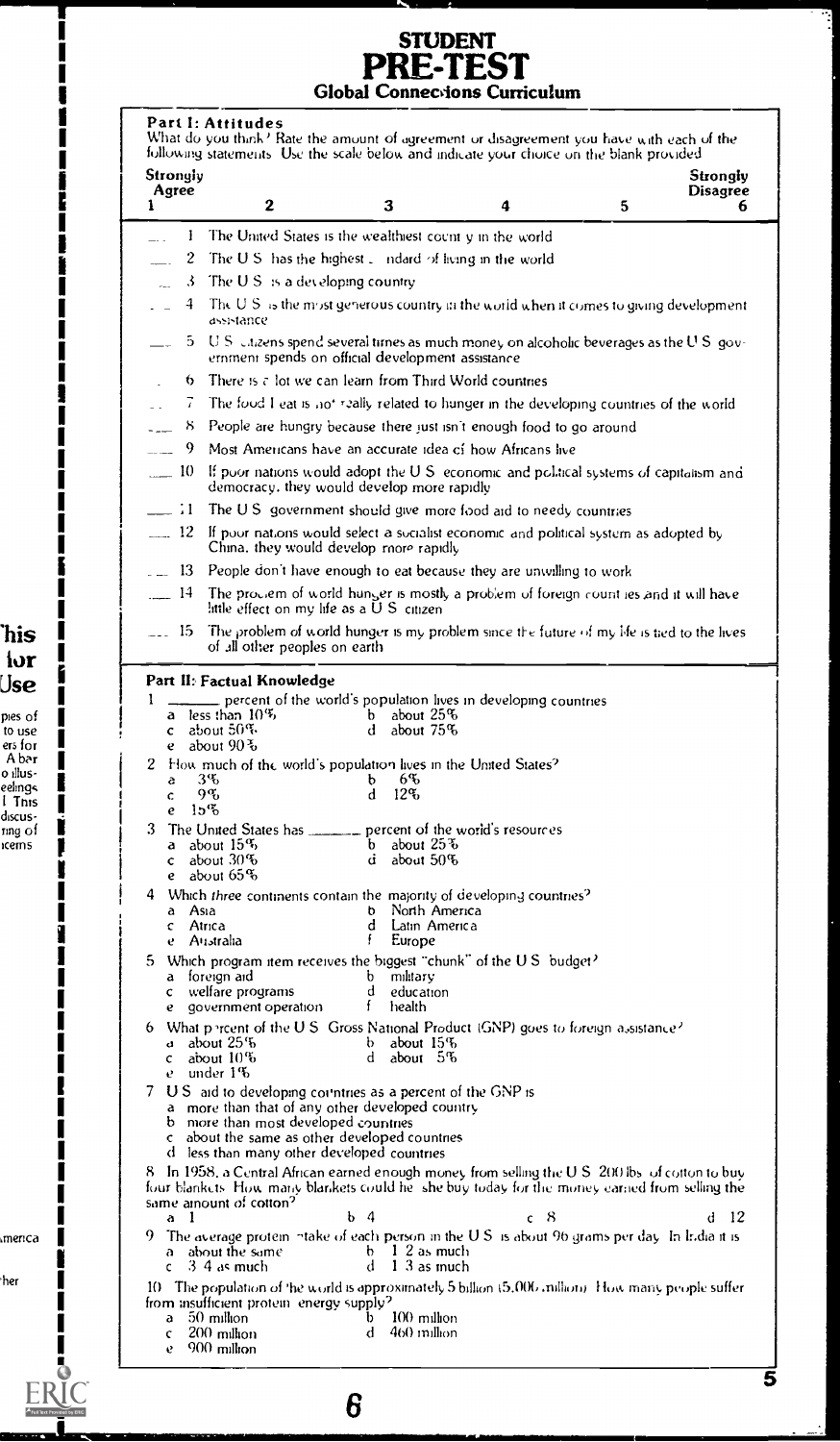| <b>SELF-ASSESSMENT</b><br><b>Checking Your Classroom's Global Connections</b>                                                          |               |                 |                  |                      |                                           |  |  |
|----------------------------------------------------------------------------------------------------------------------------------------|---------------|-----------------|------------------|----------------------|-------------------------------------------|--|--|
| In Your Classroom<br>Teaching Do You-                                                                                                  | Verv<br>Often | Some l<br>times | Seldom/<br>Never | Could Be<br>Suitable | <b>Not Appropriate</b><br>For My Students |  |  |
| Display a world map?<br>1.                                                                                                             |               |                 |                  |                      |                                           |  |  |
| 2<br>Have a world atlas available?                                                                                                     |               |                 |                  |                      |                                           |  |  |
| 3 Provide a globe in the room?                                                                                                         |               |                 |                  |                      |                                           |  |  |
| 4 Point out on the map or globe cities<br>and countries that come up in<br>discussion?                                                 |               |                 |                  |                      |                                           |  |  |
| 5 Include materials that mention other<br>countries in addition to the U.S. <sup>2</sup>                                               |               |                 |                  |                      |                                           |  |  |
| 6 Stress the need to know about the<br>rest of the world?                                                                              |               |                 |                  |                      |                                           |  |  |
| 7 Point out international linkages in<br>your local community?                                                                         |               |                 |                  |                      |                                           |  |  |
| 8 Mention that individual decisions<br>can have an effect on our environment<br>and our world?                                         |               |                 |                  |                      |                                           |  |  |
| 9 Point out similarities among the<br>world's cultures when teaching about<br>other countries?                                         |               |                 |                  |                      |                                           |  |  |
| 10 Point out that people can have<br>different ways of doing the same thing<br>and that's okay?                                        |               |                 |                  |                      |                                           |  |  |
| 11 Point out differences among<br>cultures in a nonjudgmental way when<br>teaching about other countries<br>cultures <sup>2</sup>      |               |                 |                  |                      |                                           |  |  |
| 12 Invite people from the community<br>to speak about other countries or<br>cultures <sup>2</sup>                                      |               |                 |                  |                      |                                           |  |  |
| 13 Bring in people to talk to your<br>students about world issues. e g<br>population. food. energy?                                    |               |                 |                  |                      |                                           |  |  |
| 14 Discuss current world events in<br>class'                                                                                           |               |                 |                  |                      |                                           |  |  |
| 15 Promote conservation and<br>ecological concern within your<br>classroom <sup>2</sup>                                                |               |                 |                  |                      |                                           |  |  |
| 16 Teach your students about<br>important issues facing our planet<br>earth <sup>2</sup>                                               |               |                 |                  |                      |                                           |  |  |
| 17 Discourage waste by your<br>students <sup>2</sup>                                                                                   |               |                 |                  |                      |                                           |  |  |
| 18 Promote loyalty to the U.S. while<br>recognizing the rights of other<br>countries <sup>2</sup>                                      |               |                 |                  |                      |                                           |  |  |
| 19 Emphasize that conditions in our<br>world are constantly changing and we<br>must prepare ourselves to live in a<br>world of change? |               |                 |                  |                      |                                           |  |  |
| 20 Encourage students to think,<br>dream, and plan for the future they<br>would like to see?                                           |               |                 |                  |                      |                                           |  |  |

7

(Adapted from "Global Education Project." Menominee County Intermediate School District. Menominee. Michigan.)

an di kacamatan kalendar di kacamatan di kacamatan di kacamatan di kacamatan di kacamatan di kacamatan di kaca<br>Kacamatan di kacamatan di kacamatan di kacamatan di kacamatan di kacamatan di kacamatan di kacamatan di kacama

ۣ

#### **I** .. I Use This I Page To Think **Through Ways** You Want **To Change**

i i statistik i statistik i statistik i statistik i statistik i statistik i statistik i statistik i statistik<br>I statistik i statistik i statistik i statistik i statistik i statistik i statistik i statistik i statistik i

 $\mathbf{I}$ i i statistik i statistik i statistik i statistik i statistik i statistik i statistik i statistik i statistik<br>I statistik i statistik i statistik i statistik i statistik i statistik i statistik i statistik i statistik i

i version in the second second in the second second second in the second second in the second second in  $\mathbf{I}$ 

I i i s I I **I** 

I i version and a series of the series of the series of the series of the series of the series of the series of <br>In the series of the series of the series of the series of the series of the series of the series of the serie

I **p** and the set I

After a self-assessment. teachers I may find it helpful to share findings with another teacher 1 and discuss concerns or limita-<br>In ons linvite your school administrator's commitment of support for changes you want to make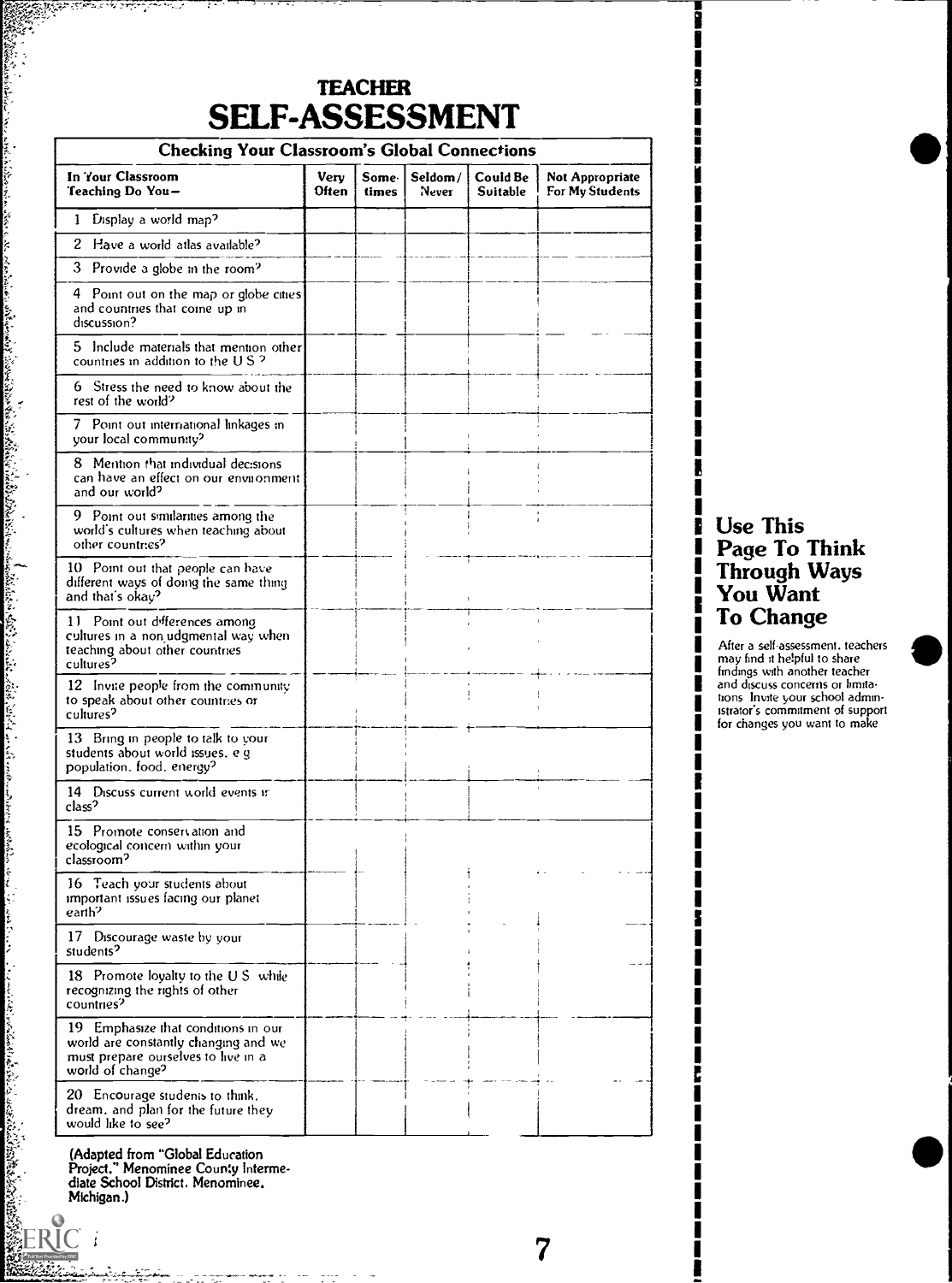#### **Use This** Page To Think Through Ways You Want To Change

i

i<br>I

i i ka mata

Ì

Í

i<br>I

I

ſ I ſ

Ī Ĩ,

1 Ĩ

ERIC **A**<br>Full Text Pro ided by ERIC E

After a self-assessment, teachers<br>may find it helpful to share<br>findings with another teacher and discuss concerns or limitations<br>tons Invite your school administrator's commitment of support<br>for changes you want to make

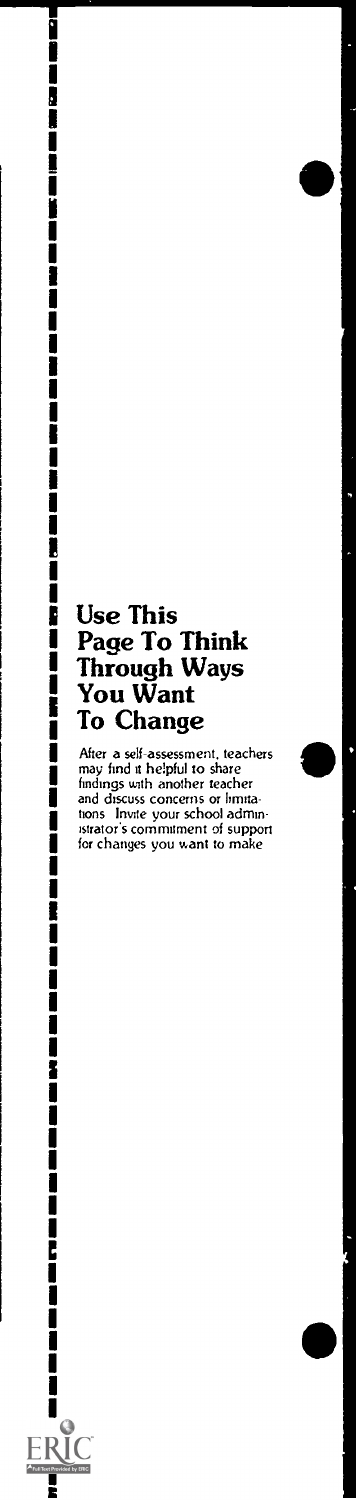

#### Teaching Strategies And Techniques

#### Problem Identification / Clarification

#### How To's

- 1 Student-teacher conferences
- 2. Classroom setting using
	- newspaper clippings/magazine articles
	- bulletin boards
	- case studies from writings. films, slides. videotapes. TV. short stories adolescent novels
	- vignettes
	- $-$ statistics
	- pretests.

#### Suggested Questions To Ask

- 1. What is the practical problem in this situation?
- 2. Why do you think this is a problem?
- 3. Why be concerned about this for oneself?
- 4. Do many different people share this problem?
- 5. What questions do you have about this problem?

#### $\bullet$ Information Search and Collection

#### How To's

- 1. Brainstorming in small groups or as a class.
- 2. Interviews
- 3. Questionnaires and surveys.
- 4 Attitude inventory.
- 5. Individual or group information collection from:
	- lectures
	- assigned reading with worksheet
	- -audiovisual materials
	- -library work
	- -magazine or newspapers speakers.
- 6. Class discussions using.
	- vignettes
	- -case studies
	- value clarification activities
	- charts such as practical
	- reasoning worksheet and variations.
- 7. Role plays/simulations.
- 8. Creative writing (stories).<br>9. Teacher/student.confere
- Teacher/student conferences
- 10. Class discussion using: -decision (morally defensible) tests
	- universal tests
- -role reversal tests
- -new situation (workability) tests.

#### Suggested Questions To Ask

- <sup>1</sup> What information do you need to solve problems?
- 2. What personal factors affect your decision-resources. goal.,. nd values?
- 3. What reasons are behind what  $\overline{\phantom{a}}$ you selected?
- 4 What environmental factors affect your decision--laws and rules Of family, community. school. state. or nation? Resources and relationships? Cultural customs or taboos?
- 5. What alternatives or choicesgood or bad-have you in making the decision?
- 6. What are the consequences of each for you. your family. the community, nation, or world?  $2.$ <br>What results nood or  $3.$
- 7. What results-good or bad-might you expect as outcomes of your choice?



Inadequate soil resources and water are<br>among the problems developing nations face  $\mathbf{r} =$ 

- 8. What do you think is best to do and why?
- 9 What impact would your decision have on you. your family. your community?
- 10 What if everyone selected this solution or acted in this way?
- 11. Woul I you choose the same solution if you were . . ? (List persons who might be affected.)
- 12 What if? i e You were pregnant? You heard food relief was io arrive the next day?
- 13 Would this solution be workable considering personal and environmental factors noted by you?
- 14 Does this solution match with what you and society both feel is important?

8

#### Skill Development & Situation Application

#### How To's<br> $1 \quad \text{Sm}$ Simulations and role plays.

- 2. Laboratories.
- 3. Individual experiences
- 4. Everyday experiences in the home. school. and community.

#### Suggested Questions To Ask

- <sup>1</sup> Do you have the skills needed to carry out your decision carefully?
- 2. What skills do you need?
- 3. How can you better prepare yourself for this situation?

#### Reflections on Actions / Consequences How To's

- 1. Personal logs/journals.
- 2. Bulletin boards.
- 3. Pencil/paper tests.<br>4. Group discussions
- Group discussions using decision tests.

#### Suggested Questions To Ask

- 1. How do you feel about your choice?
- 2. What other decision/ choice might be better and why?
- 3. How can you prepare yourself better next time for this problem-solving situation?

#### Introduction of an Issue with Students

#### Issue: Should I help families in developing countries?

#### Step 1: Clarify the problem.

How do developing countries differ from developed countries? --Compare economic, educational, and health status of developing and developed countries. (See chart of Characteristics of Selected Countries on page 9.)

Analyze and draw conclusions.

What does it mean to live in a country with a high infant mortality rate. low life expectancy. unsafe water. etc<sup>2</sup>

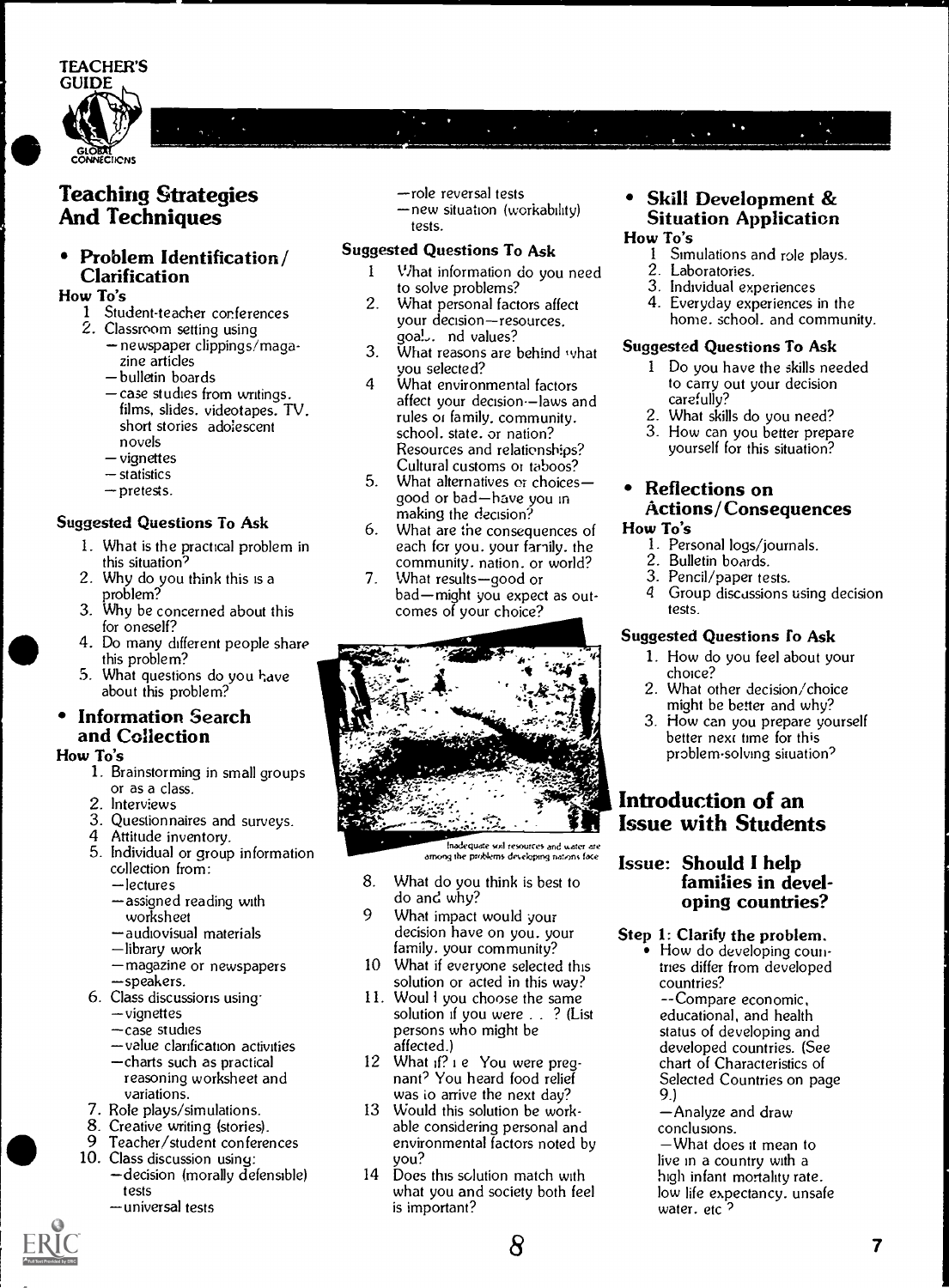

- Formulate a definition of a  $\bullet$ developing country
- Locate developing countries on a map or gioce. -What generalizations can you make about the locations? -Are the countries clustered? (See World Map on

Rich/Poor Nations on page 4.)

Imagine yourself living in one of the developing countries.

-What would your day be like?

-What food would you eat?

-What would you wear? -What services and conveniences might you miss? -What would be your job/career opportunities? -What are the roles of males and females?

- What perennial problems are faced by families in developing countries? How are these problems similar or different from those of American families?
- Identify major issues/concerns of selected developing countries. Post these on the map.

#### Step 2: Draw some conclusions.

- Use resources to develop case studies which depict issues/concerns of teenagers and families in developing countries. Resources include persons in your community such as refugee families, missionaries, Peace corps vorkers. or others who have lived and worked in developing countries: and references such as books, periodicals. audiovisuals, and current media (television etc).
- Assign reports on family life in selected developing countries. Use activities for creating cultural awareness on page 9.
- Develop skits or role plays depicting daily life of teenagers or families in your country.
- Read the poem The Arith. metic of Foverty on page 11.

| <b>Countries</b>                                                                                                                                                                                                                                                                                                                                                            | Low<br>Income                     | Lower<br>Middle<br>Incom I | <b>Upper</b><br>Midd'e<br>income | E European Industrial<br><b>Nonmarket</b><br>Economies Economies    | Market      |
|-----------------------------------------------------------------------------------------------------------------------------------------------------------------------------------------------------------------------------------------------------------------------------------------------------------------------------------------------------------------------------|-----------------------------------|----------------------------|----------------------------------|---------------------------------------------------------------------|-------------|
| GNP on capitalities St.<br>Annual Growth Rare II Ha                                                                                                                                                                                                                                                                                                                         | 25C .<br>$2^+$                    | ner i<br>÷.                | 2.050<br>36.                     | 5.480<br>NA.                                                        | 11060<br>25 |
| Population 1963 (m. luni                                                                                                                                                                                                                                                                                                                                                    | $2.33 - 1$                        | $\bullet$ .                | 57.                              | 366                                                                 | $729 -$     |
| Adriauru al Productuar en l<br>Aniva Growth Pare Inc.                                                                                                                                                                                                                                                                                                                       | $23 -$                            | $\sim 10$                  | 32                               | ۰, A                                                                | ۰٥          |
| Life Expectancy 1953<br>1983.                                                                                                                                                                                                                                                                                                                                               | 50.<br>59.                        | 48<br>k,                   | 58<br>۰. 5                       | 70<br>70                                                            | 7.<br>76.   |
| infant Morta 1v 1965<br>Paro (per 1000) 1983                                                                                                                                                                                                                                                                                                                                | tzz.<br>75.                       | $\cdot$ .<br>A *           | $\mathcal{U}$<br>59.             | St.<br>$\bullet$                                                    | 24<br>10    |
| Population per Physician 1980.                                                                                                                                                                                                                                                                                                                                              | 5.550                             | magnetic control           | 2.018                            | 345                                                                 | 554         |
| Safe Warer (fm)                                                                                                                                                                                                                                                                                                                                                             | 46.                               | 50                         | $^{\prime}$ 3                    | 74                                                                  | 95          |
| Lineracy (As)                                                                                                                                                                                                                                                                                                                                                               | 55                                | $\mathbf{r}$               | $\bullet$                        | 93                                                                  | 98          |
| Grams of Protein<br>per capra per day.                                                                                                                                                                                                                                                                                                                                      | 42.                               | 54.                        | ÷.                               | $\mathbf{r}_{\text{eff}}$                                           | ΛB.         |
| Daily Requirement<br>of Calories (%c) 1982.                                                                                                                                                                                                                                                                                                                                 | $1 - 5$                           | ۰.                         | t G.                             | 133                                                                 | 133         |
| Economic wid Received from<br>Weslern, prots. Sibericabile                                                                                                                                                                                                                                                                                                                  | 57.60                             | 8 M L                      | 8.20                             |                                                                     |             |
| Low Income Economies - Africa -- Luis<br>Ceratorri Justin Asales (1990)<br>Lato America - His                                                                                                                                                                                                                                                                               | <b>Contract Contract Contract</b> | <b>Contractor</b>          | <b>All Contracts</b>             | The and Coda of a fill<br>energy and are the main of the experience |             |
| Hot Garnis Pagua Contra Ti<br>Upper Middle Income Econoriles   Africa = Ali, in a link in Asia = 0 mills site in the inflatavial<br>ran Horg Kong Singsprie Latin America - P. C. Luchus, A. de this Mexico, Ienemieus Eutope -<br>Furlas invalous a Glenki<br>Eastern European Nonmarket Economies - Europe -- Product of the Summary of the Summary of<br>Czechovovak ali |                                   |                            |                                  |                                                                     |             |

- Generate alternatives on how you can help. Plan FHA/HERO chapter awareness and/or outreach activities and projects
- Ask questions of yourself in all the above activities:  $-$ What are the issues  $\ell$ concerns?  $-W$  at are the feelings of each of the persons? -What values are important? --In what ways are these values similar or different from yours? -Compare needs of individuals and families in developing countries, in America when it was developing, and in America today.

#### Step 3: Take action.

Plan awareness activities and social action projects such as. -Publicizing international special event days such as World Food Day -- Creating posters for school displays. illustrating teenagers and families in developing countries -Writing articles on classroom or FHA/HERO chapter activities for a

school or local newspaper. -Sending to organizations personal, household, and clothing necessities for families in developing countries —Sponsoring a child in a

developing country.

#### Step 4: Reflect on your action.

- Imagine consequences. short and long term. for each of the awareness activities or action projects -Is it appropriate for the country?
- -Does it consider the needs, environment, and culture of that country?  $-$  ls it ethical? -Whose interests are served by the activities/
- 
- projects?<br>Should you be involved? What are the outcomes for you individually, the community, and the nation if action is taken to help families in developing countries?
- Maintain student logs reflecting new knowledge. feelings, and perceptions while learning about individuals and families in developing countries.

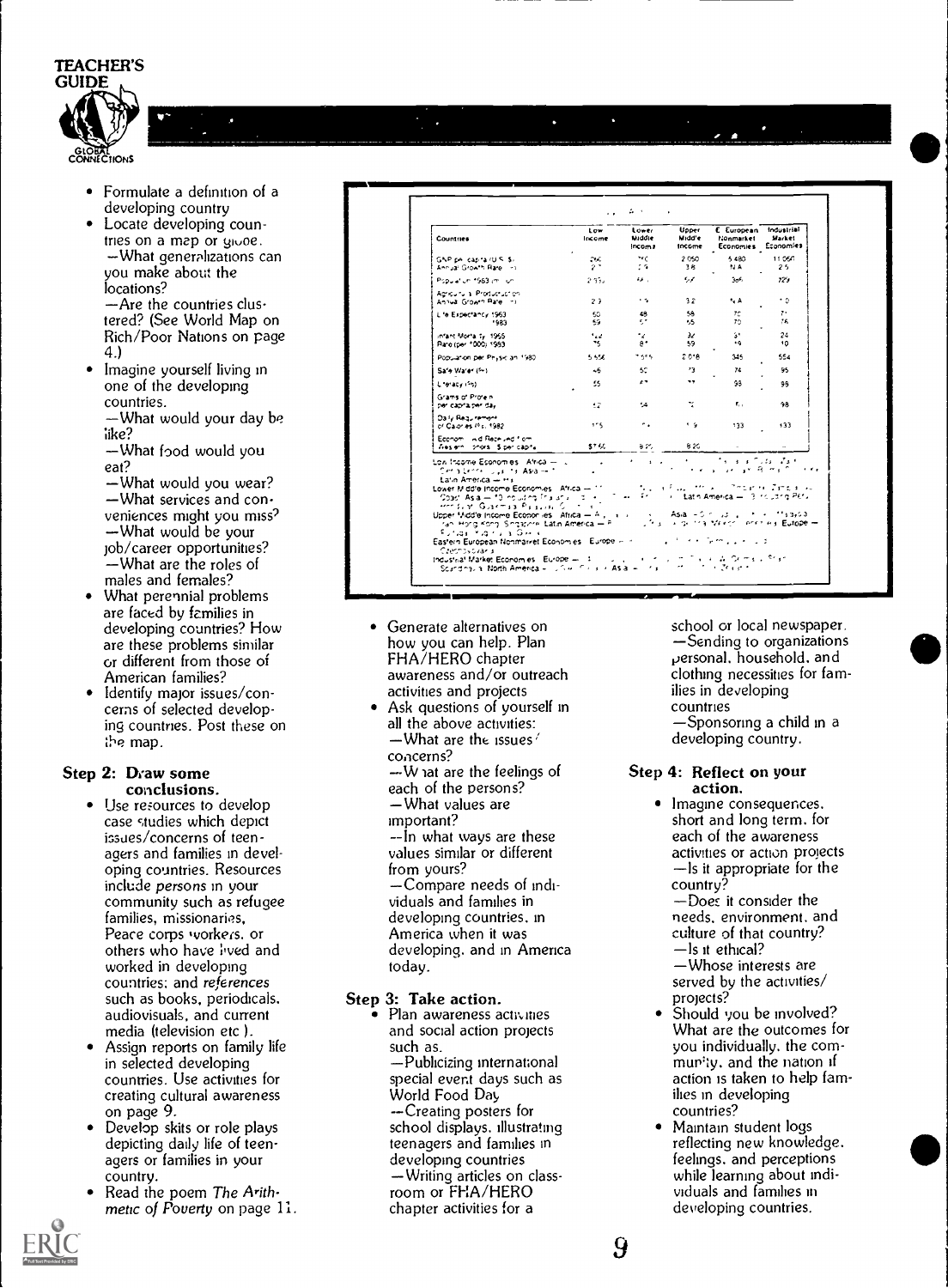TEACHER'S



### Suggestions To Help<br>Students Learn About People In Developing Countries <sup>3</sup>

- <sup>1</sup> Recognize that one's own personal or cultural beliefs, values, and perceptions are not the only way of viewing the world.
- 2 Develop a non-judgmental attitude-to know and to understand  $5$ . the people of a country without evaluating.
- 3. Display empathy, the ability to put oneself in another's shoes
- 4. Note ethnocentric expressions of superiority.
- 5. Recognize stereotypes of people of other countries.
- 6. Acknowledge the similarities of people in developing countries and in the United States.
- 7. Study a country for its intrinsic worth. Recognize the beauty of the traditions, the arts. and the cultural institutions.

# Creating Activities For Cultural Awareness

The objective is to help students gain information about people in another culture.

The following set of questions may be  $13$ used to gain information. Draw out specific answers

- 1. How do people greet each othershake hands, bow, embrace, or other means? How do they part?
- 2 On what occasions would one present or accept gifts? What gifts are

considered appropriate? If flow'rs are given, what kind? What are :ome of the special meanings of flowers?

- Are children usually present or participating at social gatherings? Where are elderly members of the family or women of the family on these occasions
- 4 How are children disciplined at home or at school?
- In schools, are children segregated? If so, how-by race, class, caste, sex. religion, grade level, or<br>age?
- age'? 6 Do most people read and write?
- How are public saintation. hygiene, and garbage dealt with?
- What is the normal dress of women, of men, of children?
- 9 What foods are taboo? What actions are taboo?
- 10 If as a customer you touch or handle things that are for sale, will you be considered knowledgeable or inconsiderate. within or outside your rights?
- 11. Is TV available? How widely is it used? How is it used-teaching, recreation? What programs are available?
- 12. What is the attitude toward drinking and gambling?
- How do adults spend their leisure time? How do children?
- 14 What is the normal pattern of work days and days off? What are normal working hours for men. for women?
- 15. What are the important holidays? How is each observed?

| Country                                                         | Bangladesh        | Ind.a                   | China                | Kenya                                    | ndones a                          | Nigeria                   | Brazil                  | S Korea              | USA                  |
|-----------------------------------------------------------------|-------------------|-------------------------|----------------------|------------------------------------------|-----------------------------------|---------------------------|-------------------------|----------------------|----------------------|
| GNP per capita (U.S. S).<br>Annual Growth Rate (%)              | 136.<br>るも        | $\mathbf{z}$            | $\ddot{\phantom{1}}$ | 44<br>. .                                | u.<br>$\epsilon$ $\sim$           | $\cdots$<br>٠.            | * HAT<br>5.             | ÷.<br>$\overline{1}$ | <b>ALC: Y</b>        |
| Population 1983 (million)<br>Annual Growth Rate (Fs)            | val.<br>$\lambda$ | 3.8<br>Ŕ.               |                      | ٠<br>$\mathbf{A}$                        | $\epsilon_{\rm eff}$<br>$\bullet$ | $\bullet$<br>$\mathbf{r}$ | 13 <sup>n</sup><br>E.G. | ٠<br>٠               | ٠                    |
| Apricultural Productivity<br>Annual Growth Rate (Nd)            | ٦.                | ×                       |                      | $\overline{a}$                           | $\cdot$ $\cdot$                   | ٠                         | 4.7                     |                      |                      |
| Life Expectancy 1963<br>1983                                    | 44<br>$\cdot$     | $\lambda$<br>$\epsilon$ |                      | 11                                       | 44<br>14                          | $\cdot$<br>64             | $\epsilon$<br>64        | ٠                    |                      |
| Infant Morta ty 1955<br>Rate (per 1000, 1983)                   | 5.4<br>13         | $\epsilon$              |                      | $\bullet$<br>M.                          |                                   | $\epsilon$<br>÷.          | 11                      | ٠.<br>٠.             |                      |
| Population per Physician                                        | - 4               | 1.1.4                   |                      | ĸИ                                       | 14                                | ×.                        | $\ddot{\phantom{1}}$    | $^+$ m               |                      |
| Sate Water (4s)                                                 | $\epsilon$        | $\blacksquare$          | ٠.                   |                                          | ĸ.                                |                           | ٠t                      | $\mathbf{r}$         | $\ddot{\phantom{a}}$ |
| Literacy (*x)                                                   | $\mathcal{M}$     |                         | $\cdots$             |                                          | нA                                | ٠                         | $\epsilon$              | $\bullet$            | $\cdots$             |
| Grams of Protein<br>per capita per day                          | 42                | $\mathbf{r}_{n}$        | ٠                    | ٠.                                       | 4.4                               | $\epsilon$                | $\alpha$                | $\mathbf{a}$         | $\hat{\phantom{a}}$  |
| Daily Requirement<br>of Calories (fa)                           | 63.               | 4.1                     | $\cdots$             | ŊВ.                                      | $\cdots$                          | $\ddot{\phantom{a}}$      | $\cdots$                | $\cdot$              | $\epsilon$           |
| <b>Income Distribution</b><br>In Held by Top 1014<br>Bottom 20% | 32<br>62          | $33 +$<br>$\rightarrow$ | ۰.                   | $\mathbf{A}^{\mathbf{r}}$ .<br>$\cdot$ . | w.<br>64                          | . A                       | 50 F<br>26              | . .<br>5.7           | .<br>$4 - 4$         |
| Economic Ald Recuived<br>from Western Donors<br>S per capital   | 682               | $3.7 +$                 |                      | 6                                        | 9.91                              | 124                       | 5.46                    | 17.41                |                      |

#### Culture Cues

Culture is the sum total of ways of living built up by a group of human beings and transmitted from one generation to another.

Some characteristics of culture:

- beliefs
- values
- world views (religion)
- social organization
- economic organization
- $\bullet$ political organization
- verbal language
- nonverbal communication patterns
- concept of time
- concept of space
- arts
- traditions.

#### Culture Kit A Resource You **Create**

One way to become interested in another culture is to actually handle items which are common to that culture but which are unfamiliar to individuals in the U.S. A home economist at Iowa State University introduced the idea of a "culture kit." An adaptation of the original is found below:

#### Creating the Kit

People of all ages respond eagerly to the opportunity to handle real items from the everyday lives of other cultures. Trying on their hats, walking in their shoes, smelling their spices, listening to their music, and playing their games offer welcome chances to identify with unfamiliar patterns of life.

A Culture Kit is a means for sharing with others what has been learned about another way of life. These guidelines will make it easier and more fun for teachers and students to make their own Culture Kit.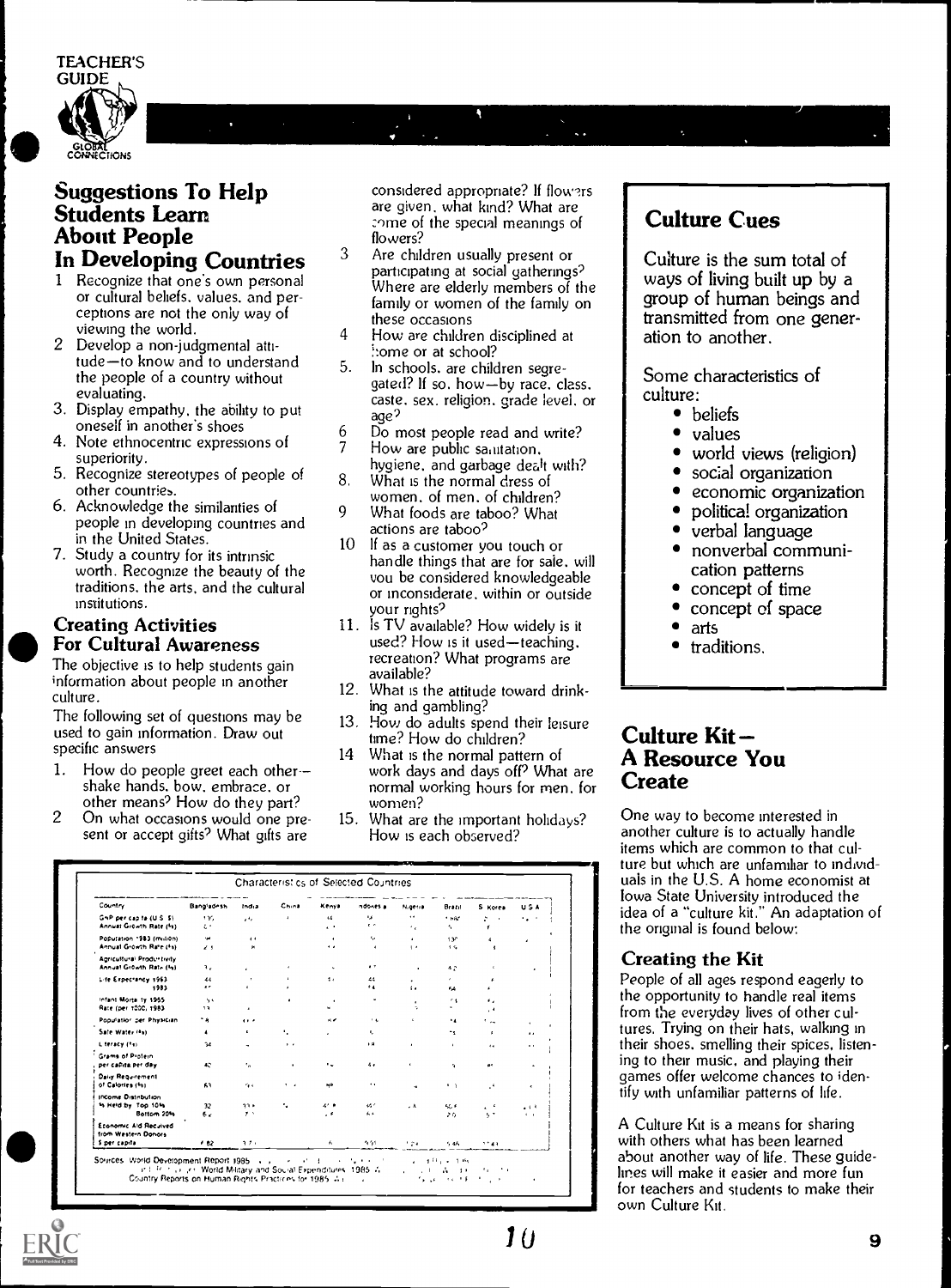TEACHER'S GUIDE GLOBAL \_\_\_\_\_ CONNECTICNS

#### Making It Your Own

- Step 1: Choose a culture. Decide it you want to focus on a specific theme such as food or music or to combine several themes for a more general approach
- **Step 2:** Keep in mind that a Culture Kit should include experiences for all five senses. sight, sound. smell, touch, and taste. Active participation on the part of users will enhance the effectiveness of the kit.
- Step 3: When items are collected. learn as much about each one as possib!.? Read and talk with people who have travelled or lived in that culture. Foi example
	- How is the item used in daily life?
	- What customs are associated with it?
	- Where did it come from? Why is it used? Who uses it?
	- How is it made?

#### Ideas for Content

- <sup>1</sup> Maps. flags, coins. currency or stamps
- 2 Pictures and posters. slides. films, or filmstrips
- 3 Cassette tapes of people talking, of music, or culturgrarns.
- 4. Stories or books about the country; newspapers and magazines
- 5 Recipes or foods such as spices which won't spoil
- 6 Clothing and handmade crafts
- Musical instruments or small household utensils
- 8. Play materials and games
- 9 Poetry.

#### Collecting Kit Items

Sources for items in the kit vary from city to city Some suggestions are.

- 1 **People** who have lived or travelled in the culture
- 2. Travel agents, foreign tounst offices, airline offices and/or embassy or consul office of the country.
- 3 Import stores. Check the yellow pages in the phone book
- 4. Food import stores carrying international products.
- 5 Libraries will have information and can help in locating other resources
- 6 Bookstores. Don't overlook used bookstores and thrift shops for old articles, maps, or posters National Geographic or travel magazines will be helpful
- <sup>7</sup> Universities and colleges will be helpful in locating foreign students and resource materials
- 8 UNICEF bibliographies are available for every grade. K-12, critiquing books on over 100 countries. These can be ordered from the Information Center on Children's Culture. United States Committee for UNICEF,

box are suitable Bookstores usually have boxes that are especial<sup>1</sup> strong.

- Step 2: Label each item with a selfsticking or sew-on label Fasten an inventory list to the lid of the box for quick reference Include notecards with brief, clear descriptions of each item. Keep two other copies of the notecards $-$ a master set and one to replace lost or worn cards. Laminating cards or paper items will help prc.,2rve and protect them
- Step 3: Pack kit items in a way to prevent their damage. Plastic bags



credit helps families and the economy

331 East 38th Street. New York, NY 10016 Film lists and study units on selected countries are a!so available

9 Background Notes of the U.S. Department of State are short, well-written statements (3-5 pages with a good map) on the current politics of all countries of the world with whom the U.S. maintains diplomatic relations These may be purchased inexpensively from the Superintendent of Documents, Govern ment Printing Office. Washington, DC 20422

#### Putting the Kit Together

Step 1: Select a sturdy, well-designed box to contain the items A mailing box, a suitcase, or a corrugated file should be used to protect each item Tissue paper. plastic bubble sheets. thin sponge rubber. or other packaging material can be used for further protection

#### Using Your Culture Kit

Use the Culture Kit as an active resource Let the user audience become involved with the items during your presentation Im ite people from the culture to be a part of your presentation

Discuss similarities and interesting differences between U.S culture and the culture presented by your Culture Kit.

Share your Culture Kit with other people Invite their use of it with their friends or at other group meetings.

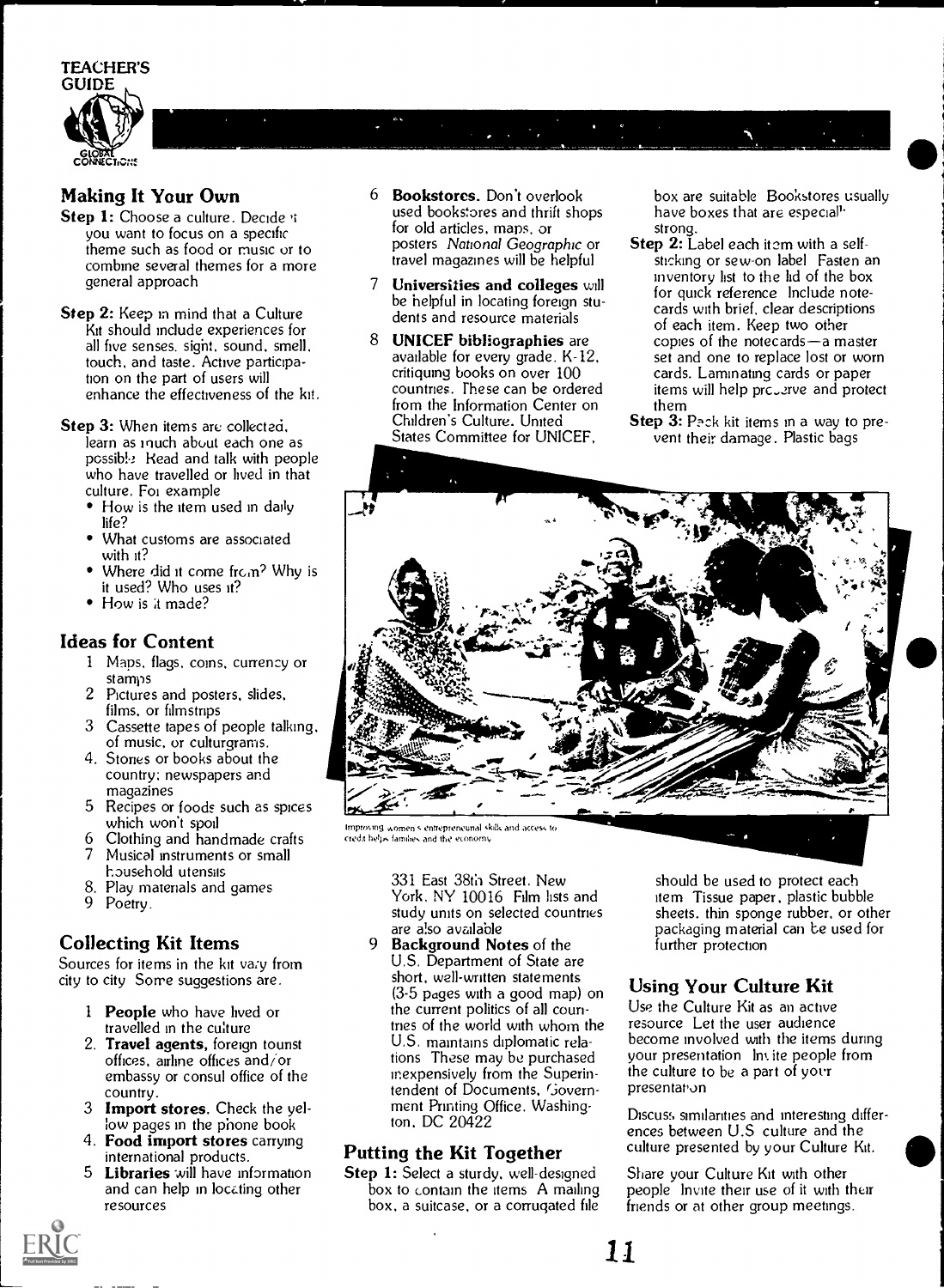#### TEACHER'S





By Appadura (India)

Decide, mother, Who goes without! Is it Rama, the strongest? Or Baca, the weakest Who may not need it much longer? Or perhaps Sita Who may be expendable?

Decide, mother! Kill a part Of yourself As you resolve the dilemma. Decide, mother! Decide . . . And hate.

`Source: Overco"nh g World HungerThe Challenge Ahead, Presidential Commission **Presidential** on World Hunger, 1980.

#### Links To Make For Help & Resources

 $\mathbf{r}$ .

 $\overline{\mathbf{r}}$ 

#### Connect with Future Homemakers of America

Use the FHA/HERO planning process to identify home economics issues in developing countries

- Select an issue
- Work individually through the  $\bullet$ Power of One or in committee or as a chapter to develop projects.
- Obtain resources from the library; write for materials; invite speakers.
- Plan activities that help create an awareness of neea: in developing countries or service projects that assist people in developing countries.
- Involve the school and community in FHA/HERO activities and projects.
- Publicize these activities.

Encourage the FHA/HERO state association to adopt a state project relating Home Economics and development education.

#### Celebrate World Days

Plan to celebrate or include information in your classes about World Home



Workshops focused on deselopment education are entrching and bolster confidence in teaching

Economics Day, World Health Day, and World Food Day A focus on these can spark the interest of students and/or Future Homemakers of America chapter members.

Each of these days is recognized widely throughout the world with a variety of events. Instructional materials which can easily be related to Home Economics have been prepared for each of these days and are available at little or no cost from the sponsoring organizations.

These commemorative days might also be used to sponsor a money-making activity, with the money then contributed to designated appropriate outreach program(s)

#### WORLD HOME ECONOMICS DAY-March 20

Sponsored by the International Federation for Home Economics (IFHE), this day gives home economists an opportunity to tell the community about Home Economics programs and how Home Economics is addressing local community problems or development and family issues in other countries. Contact the American Home Economics Association, 2010 Massachusetts Avenue, N.W., Washington. DC 20036

WORLD HEALTH DAY-April 7 Sponsored by the World Health Organization (WHO) of the United Nations, this year's international theme is "Health for All: All for Health." Emphasis is on the importance of immunization in combating childhood deaths from preventable diseases. A new international health teaching module is available from: The American Association for World Health (AAWH), 2001 S Street N.W., Suite 530, Washington, DC 20009.

WORLD FOOD DAY--October 16 Sponsored  $t$ ., the Food and Agriculture Organization (FAO) of the United Nations, this day commemorates we day of FAO's founding in 1945. "Poverty, Hunger and Interdependence" was the most recent theme The day is celebrated in approximately 150 countries. The American Home Economics Association has been a national cosponsor for several years. Updated materials are available from National Committee for World Food Day. 1001 22nd Street N.W.. Washington. DC 20437; 202-653-2404.